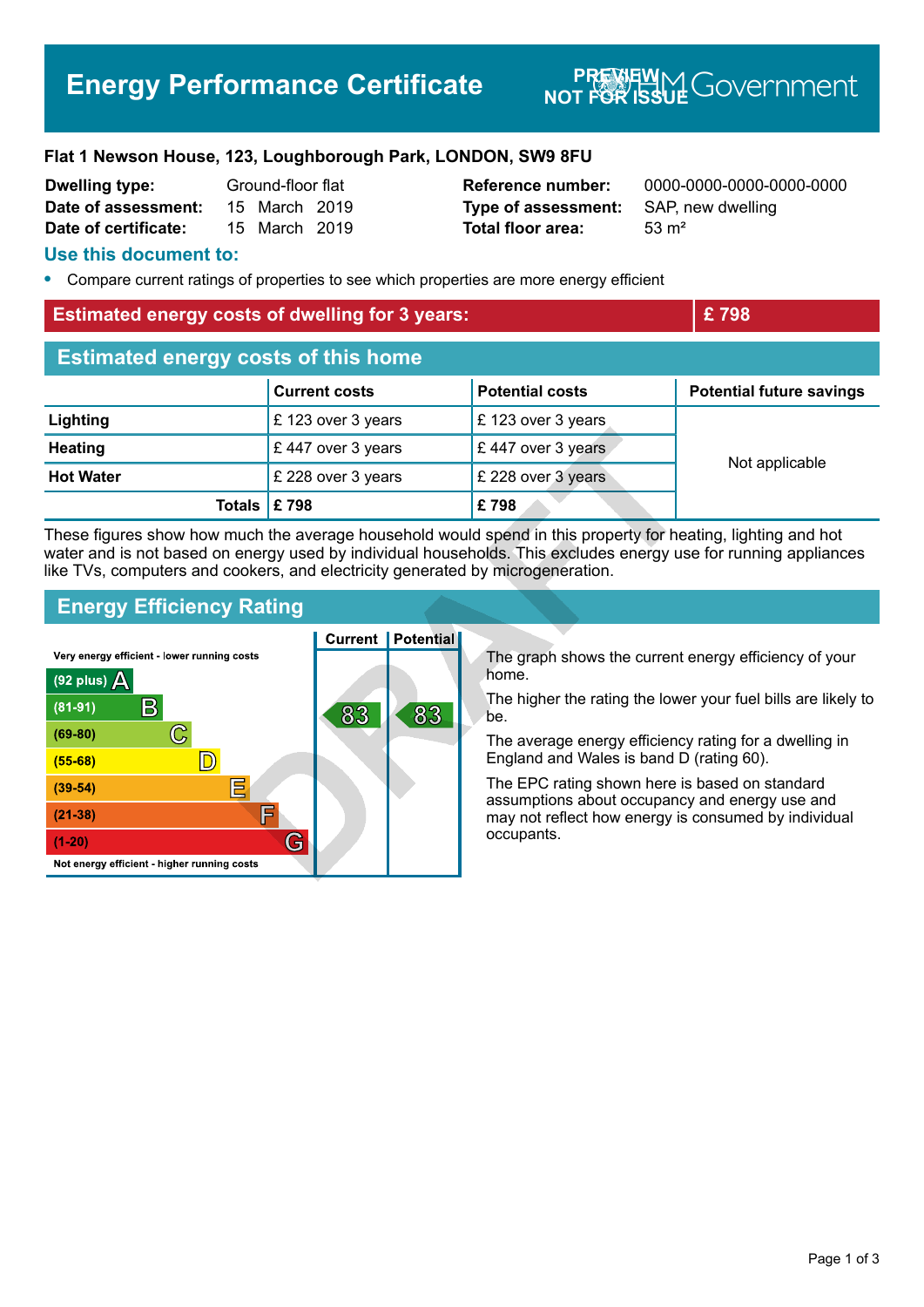#### 15 March 2019 RRN: 0000-0000-0000-0000-0000

# **Summary of this home's energy performance related features**

| <b>Element</b>        | <b>Description</b>                                                         | <b>Energy Efficiency</b> |
|-----------------------|----------------------------------------------------------------------------|--------------------------|
| Walls                 | Average thermal transmittance 0.17 W/m <sup>2</sup> K                      | *****                    |
| Roof                  | Average thermal transmittance 0.20 W/m <sup>2</sup> K                      | ★★★★☆                    |
| Floor                 | Average thermal transmittance 0.13 W/m <sup>2</sup> K                      | *****                    |
| <b>Windows</b>        | High performance glazing                                                   | *****                    |
| Main heating          | Community scheme                                                           | *****                    |
| Main heating controls | Charging system linked to use of community heating, programmer<br>and TRVs | ★★★★☆                    |
| Secondary heating     | None                                                                       |                          |
| Hot water             | Community scheme                                                           | *****                    |
| Lighting              | Low energy lighting in all fixed outlets                                   | *****                    |
| Air tightness         | Air permeability 3.7 m <sup>3</sup> /h.m <sup>2</sup> (as tested)          | ★★★★☆                    |

Thermal transmittance is a measure of the rate of heat loss through a building element; the lower the value the better the energy performance.

Air permeability is a measure of the air tightness of a building; the lower the value the better the air tightness.

Current primary energy use per square metre of floor area: 59 kWh/m² per year

#### **Low and zero carbon energy sources**

Low and zero carbon energy sources are sources of energy that release either very little or no carbon dioxide into the atmosphere when they are used. Installing these sources may help reduce energy bills as well as cutting carbon. The following low or zero carbon energy sources are provided for this home:

**•** Combined heat and power

# **Your home's heat demand**

This table shows the energy used for space and water heating by an average household in this property.

#### **Heat demand**

| Space heating (kWh per year) | 934   |
|------------------------------|-------|
| Water heating (kWh per year) | 1.849 |

If you built your own home and, as part of its construction, you installed a renewable heating system, you could receive Renewable Heat Incentive (RHI) payments. The estimated energy required for space and water heating will form the basis of the payments. For more information, search for the domestic RHI on the www.gov.uk website.

#### **Recommendations**

None.